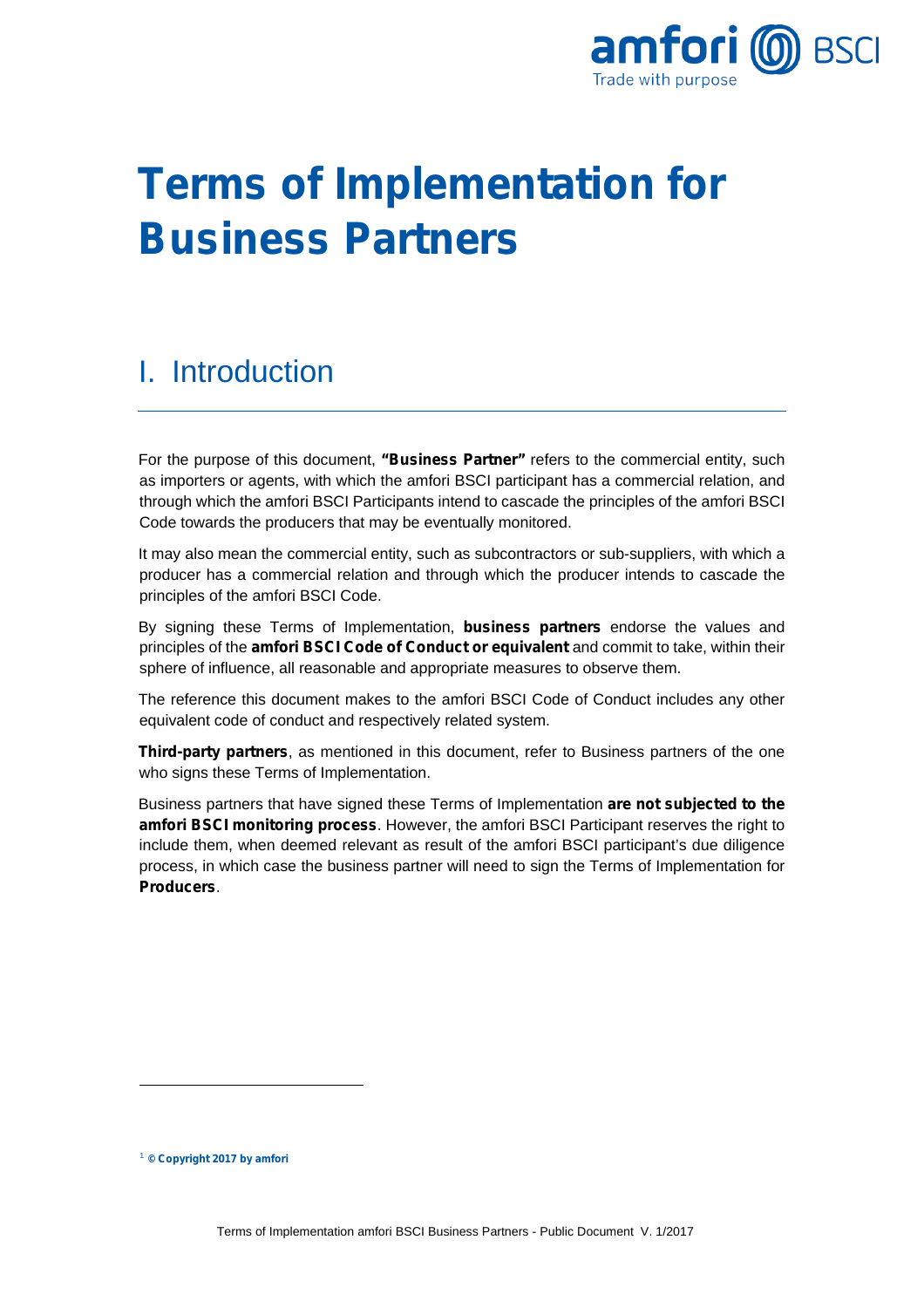### II. Commitment to socially responsible business

**2.1.** In undertaking the responsibilities set out in the amfori BSCI Code of Conduct, **business partners** work together with amfori BSCI Participants and their third party-partners and pursue a constructive and open dialogue with their stakeholders towards the application of the amfori BSCI Code of Conduct.

**2.2.** Business partners actively communicate their endorsement of the amfori BSCI Code of Conduct through their company organization and to their third-party partners.

**2.3.** Business partners require their third-party partners **to work toward full observance of the amfori BSCI Code of Conduct.** 

**2.4.** Business partners have **the procedures and sufficient resources in place** to meet their responsibilities related to the amfori BSCI Code of Conduct.

**2.5.** Business partners require their **third party-partners** to work towards full observance of the amfori BSCI Code of Conduct and take, within their sphere of influence, the reasonable measures necessary to make the amfori BSCI Code of Conduct applicable to their third party partners.

**2.6.** Business partners **acknowledge that neglecting the values and principles of the amfori BSCI Code of Conduct and/or violating any of these Terms of implementation** are sufficient grounds for amfori BSCI Participants to terminate their business relations with signatory business partners. The burden of proof in this respect shall lie with amfori BSCI Participants or thirdparty partners as applicable.

#### III. Embedding social responsibility into the business enterprise culture

**3.1.** Business partners (e.g. through their buying practice such as price and/or delivering time) should not put their third party-partners in a position that prevents them from adhering to the amfori BSCI Code of Conduct.

**3.2.** Purchasing and other relevant departments (or individuals) should be **trained and incentivised** in a manner that allows them to contribute to the integration of the principles of responsible business in the company culture.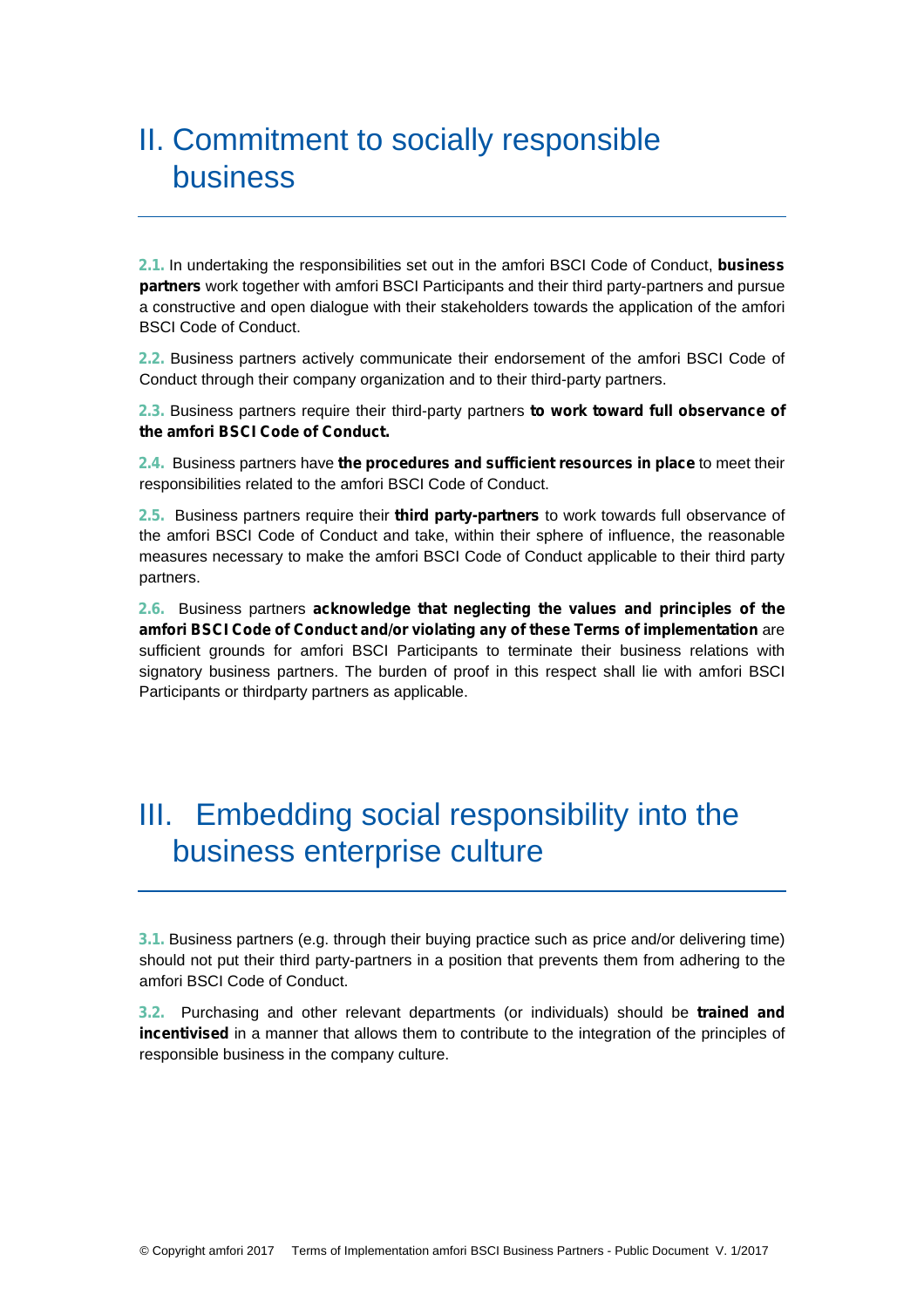## IV. Cooperation and empowerment in the supply chain

**4.1.** Business partners **engage in training and support their own staff** in order to build the necessary capacities to achieve and uphold the principles of the amfori BSCI Code of Conduct.

**4.2.** Business partners **seek a constructive and open dialogue with their respective thirdparty partners over their ability to observe the amfori BSCI Code of Conduct** and assist them in order to help them meet these expectations.

**4.3.** Business partners **encourage the active co-operation between management and workers, and/or their representatives**, in the development and implementation of systems and procedures that result in the successful implementation of the amfori BSCI Code of Conduct.

#### V.Due diligence in the supply chain

**5.1.** Business partners **commit to act diligently** in (a) assessing actual and potential adverse impacts of their business against the values and principles of the amfori BSCI Code of Conduct; (b) identifying in the supply chain where the most significant risks for these adverse impacts may occur and (c) acting upon them with the aim of preventing and/or addressing them in line with the amfori BSCI Code of Conduct.

**5.2.** Business partners gather and assess reliable information about their **own business and third-party partners**' responsible behaviour and keep the **necessary documentary evidence** that they have acted diligently.

**5.3.** Business partners require that **their third-party partners regularly report** to them on their progress in implementing and/or upholding the amfori BSCI Code of Conduct as well as the effectiveness of their responses to adverse impact to the values and principles of the amfori BSCI Code of Conduct in which they may have been involved.

**5.4.** Business partners should set up or engage in -to the extent possible- an effective **operational level grievance mechanism** to respond to individuals and communities adversely impacted by their activities.